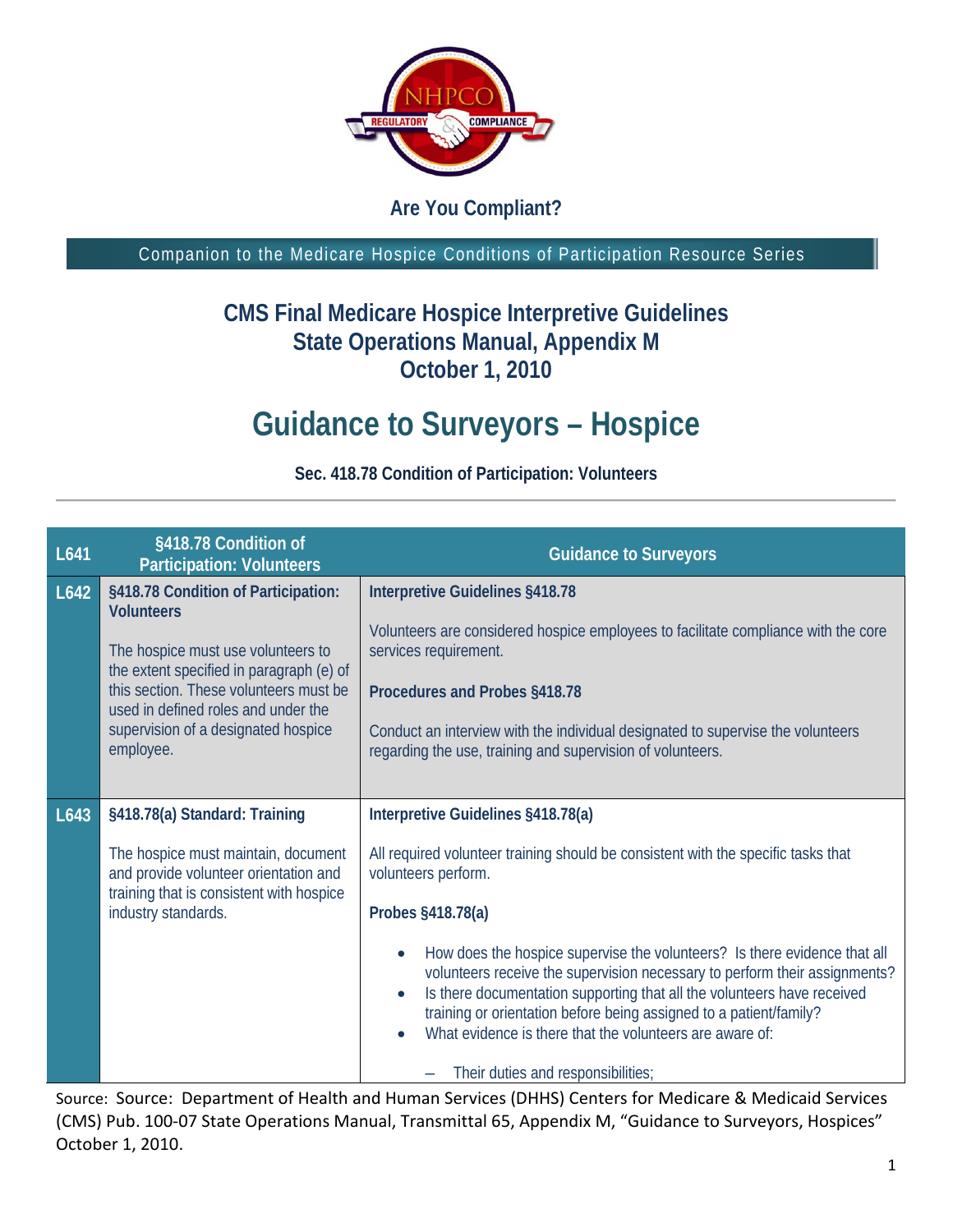|      |                                                                                                                                                                                                                                                                                        | The person(s) to whom they report;<br>The person(s) to contact if they need assistance and instructions<br>regarding the performance of their duties and responsibilities;<br>Hospice goals, services and philosophy;<br>Confidentiality and protection of the patient's and family's rights;<br>Family dynamics, coping mechanisms and psychological issues<br>surrounding terminal illness, death and bereavement;<br>Procedures to be followed in an emergency, or following the death of<br>the patient; and<br>Guidance related specifically to individual responsibilities. |
|------|----------------------------------------------------------------------------------------------------------------------------------------------------------------------------------------------------------------------------------------------------------------------------------------|-----------------------------------------------------------------------------------------------------------------------------------------------------------------------------------------------------------------------------------------------------------------------------------------------------------------------------------------------------------------------------------------------------------------------------------------------------------------------------------------------------------------------------------------------------------------------------------|
| L644 | §418.78(b) Standard: Role                                                                                                                                                                                                                                                              | Interpretive Guidelines §418.78(b)                                                                                                                                                                                                                                                                                                                                                                                                                                                                                                                                                |
|      | Volunteers must be used in day-to-day<br>administrative and/or direct patient<br>care roles.                                                                                                                                                                                           | Qualified volunteers who provide professional services for the hospice must meet all<br>requirements associated with their specialty area. If licensure or registration is<br>required by the State, the volunteer must be licensed or registered.                                                                                                                                                                                                                                                                                                                                |
|      |                                                                                                                                                                                                                                                                                        | The hospice may use volunteers to provide assistance in the hospice's ancillary and<br>office activities as well as in direct patient care services, and/or help patients and<br>families with household chores, shopping, transportation, and companionship.<br>Hospices are also permitted to use volunteers in non-administrative and non-direct<br>patient care activities, although these services are not considered when calculating<br>the level of activity described in standard (e).                                                                                   |
|      |                                                                                                                                                                                                                                                                                        | The duties of volunteers used in direct patient care services or helping patients and<br>families must be evident in the patient's plan of care. There should be<br>documentation of time spent and the services provided by volunteers.                                                                                                                                                                                                                                                                                                                                          |
|      |                                                                                                                                                                                                                                                                                        | Probes §418.78(b)                                                                                                                                                                                                                                                                                                                                                                                                                                                                                                                                                                 |
|      |                                                                                                                                                                                                                                                                                        | What evidence exists that the IDG conducts an assessment of the patient/family's<br>need for a volunteer?                                                                                                                                                                                                                                                                                                                                                                                                                                                                         |
| L645 | §418.78(c) Standard: Recruiting<br>and retaining                                                                                                                                                                                                                                       |                                                                                                                                                                                                                                                                                                                                                                                                                                                                                                                                                                                   |
|      | The hospice must document and<br>demonstrate viable and ongoing<br>efforts to recruit and retain volunteers.                                                                                                                                                                           |                                                                                                                                                                                                                                                                                                                                                                                                                                                                                                                                                                                   |
| L646 | §418.78(d) Standard: Cost saving                                                                                                                                                                                                                                                       | Interpretive Guidelines §418.78(d)                                                                                                                                                                                                                                                                                                                                                                                                                                                                                                                                                |
|      | The hospice must document the cost<br>savings achieved through the use of<br>volunteers. Documentation must<br>include the following:<br>(1) The identification of each<br>position that is occupied by a<br>volunteer.<br>The work time spent by<br>(2)<br>volunteers occupying those | There is no requirement for what the cost savings must be, only on how it is<br>computed.                                                                                                                                                                                                                                                                                                                                                                                                                                                                                         |

Source: Source: Department of Health and Human Services (DHHS) Centers for Medicare & Medicaid Services (CMS) Pub. 100-07 State Operations Manual, Transmittal 65, Appendix M, "Guidance to Surveyors, Hospices" October 1, 2010.